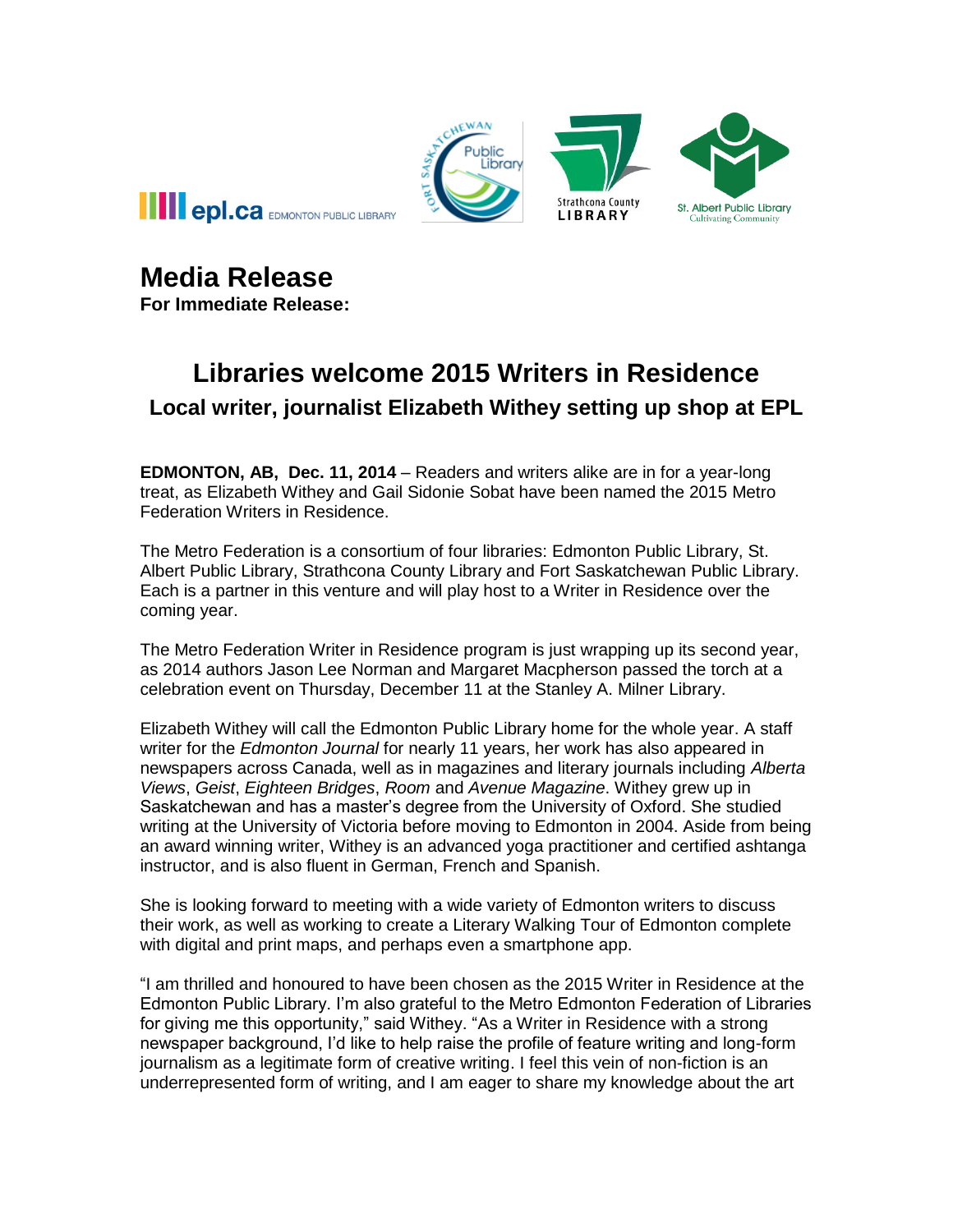of writing a profile, conducting an interview, developing a voice in print and shaping a personal essay."

As the regional Writer in Residence, Gail Sidonie Sobat will split her time between Strathcona County, Fort Saskatchewan and St. Albert, with multiple-month stints in each community. She is the founder and director of the Spoken Word Youth Choir and an instructor in the professional writing program at MacEwan University. Sobat has a master's degree in English from the University of Alberta in children's literature, specializing in fantasy. Her work has been published in academic and literary journals and anthologies, and has been broadcast on radio and performed on stage. She is also an award-winning teacher, and professional actor and singer. Sobat has been writer in residence in several Edmonton schools, at Queen's University, in Doha, Qatar, at the University of Alberta through the Canadian Authors Association and recently at the UN International School of Hanoi.

She is looking forward to mentoring aspiring writers, and hosting readings and workshops.

"I am over-the-moon excited to be one of the new Writers in Residence for the Metro Edmonton Federation of Libraries, as I've lived, worked, taught or sung in all of the representative communities," said Sobat. "The position is a dream come true – it's wonderful to do this exciting work in my own city and province. Meeting people is one of my joys in life, and I look forward to connecting with writers and readers of all ages."

While in residence, each writer will devote roughly half their time to mentoring other writers and the other half to working on personal writing projects. Local writers can take advantage of numerous programs and workshops, but also the unique opportunity to work one-on-one with the writers. Over her term, Withey plans to work on a book-length family memoir that centres on her father who died in a plane crash in northern Alberta when she was a teenager, while Sobat wants to pursue her adult novel-in-progress and a new collection of poetry.

"We are very excited to have Elizabeth Withey with us for the coming year," said Linda Cook, CEO of the Edmonton Public Library. "Each Writer in Residence brings something different to the role, and it's always fun to see the workshops and projects they work on – alone, in collaboration with one other, and with both the aspiring and established writers in our communities."

For more information, visit [metrowir.com.](http://www.metrowir.com/)

- 30 -

## **About the Metro Edmonton Federation of Libraries**

The Metro Edmonton Federation of Libraries consists of: Edmonton Public Library, St. Albert Public Library, Fort Saskatchewan Public Library and Strathcona County Library. Libraries in the federation collaborate on programs, projects and events, share methods to help customers learn to use eReaders and download eBooks, and support the Edmonton International Literacy Festival (LitFest) by contributing ideas and hosting events at their venues.

## **About Edmonton Public Library**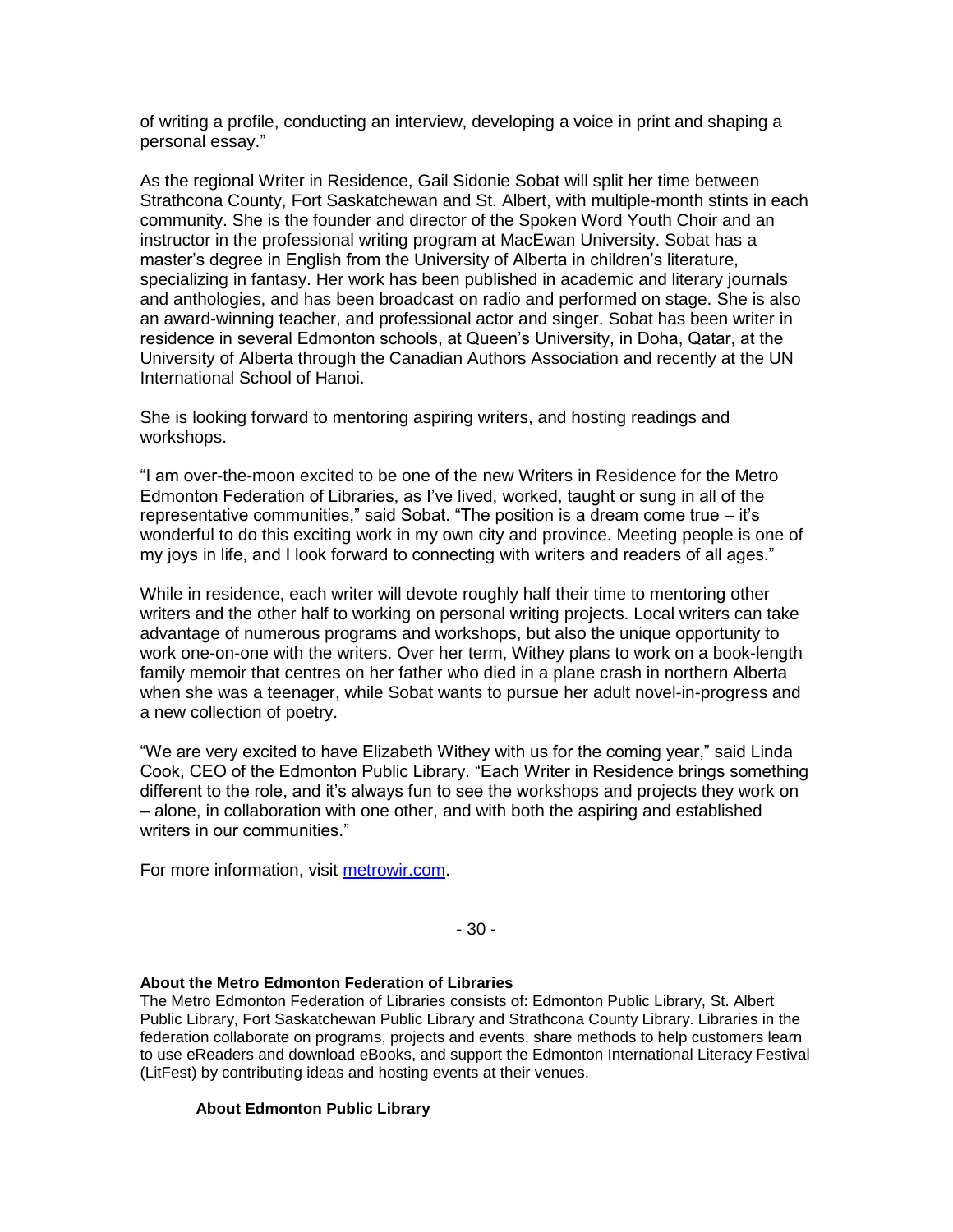The Edmonton Public Library (EPL) is proud to be [2014 Library of the Year!](http://www.epl.ca/libraryoftheyear) From March 2013 to March 2014, EPL celebrated 100 years of service to our great city. We've come a long way since 1913 when books were all you could find on our shelves… and we're just getting started! Today, EPL carries everything you care about. We are Edmonton's largest lender of all manner of information and entertainment. Our professionally trained staff take you beyond Google with the knowledge, discernment and desire to help you navigate a universe of information. The second most visited place in Edmonton, every year we host over 14 million in-branch and online visits across our 17 branches and website. We deliver our incredible content to you everywhere – in the library, at home or on your handheld device. Unmatched access and unrivalled value – that is today's EPL. EPL is a registered charity and relies on donations to enhance services. Spread the words. [www.epl.ca/donate.](http://www.epl.ca/donate)

**About Fort Saskatchewan Public Library**: Fort Saskatchewan Public Library serves the rapidly growing community of Fort Saskatchewan (pop. 21,795) through print and electronic collections and a wide range of programming. We welcome visitors to experience our recent transformation into a modern 17,000 square foot library with larger collections, more public access computers, larger study areas, and more comfortable reading and social areas for library users of all ages. Come for the modern "riverbank" theme, and stay for the free coffee and conversation. [www.fspl.ca](http://www.fspl.ca/)

**About St. Albert Public Library**: St. Albert Public Library is a vital part of the community, consistently rated as one of the key strengths of the city. It is a place where people learn, meet and share ideas, and enjoy leisure time. Community is at the core of St. Albert Public Library, working to improve citizens' lives through core services focused on learning, leisure and community life — the Library cultivates community, as important for what it *does*, as for what it *has*. About 330,000 people visit in-person each year and even more visit our website. It is one of the busiest mid-sized libraries in Canada, and the most visited place in downtown St. Albert. Patrons borrow over 946,000 items annually and attend over 1,000 programs. [www.sapl.ca](http://www.sapl.ca/)

**About Strathcona County Library**: Strathcona County Library is located in the heart of Sherwood Park but serves the entire Strathcona County, an area of 1,265 square kilometres, through the services of a Bookmobile and a partnership with Fort Saskatchewan Public Library. In November 2010, we opened the doors to our newest home in the Strathcona County Community Centre. Spread out over 64,000 square feet on two floors, our main branch houses a 200,000+ collection that includes books, eBooks, audiobooks, DVDs, CDs, newspapers, magazines and databases. We also host several hundred programs each year, ranging from early literacy development with infants to travel insurance for seniors. Strathcona County Library – your place for literacy, learning and leisure. [www.sclibrary.ab.ca](http://www.sclibrary.ab.ca/)

## **For more information, contact:**

Heather McIntyre Marketing Communications Specialist, Edmonton Public Library 780-496-7055 [hmcintyre@epl.ca](mailto:hmcintyre@epl.ca)

Stacey Wenger Public Services Librarian, Fort Saskatchewan Public Library 780-998-4275 [swenger@fspl.ca](mailto:swenger@fspl.ca)

Julie Collison